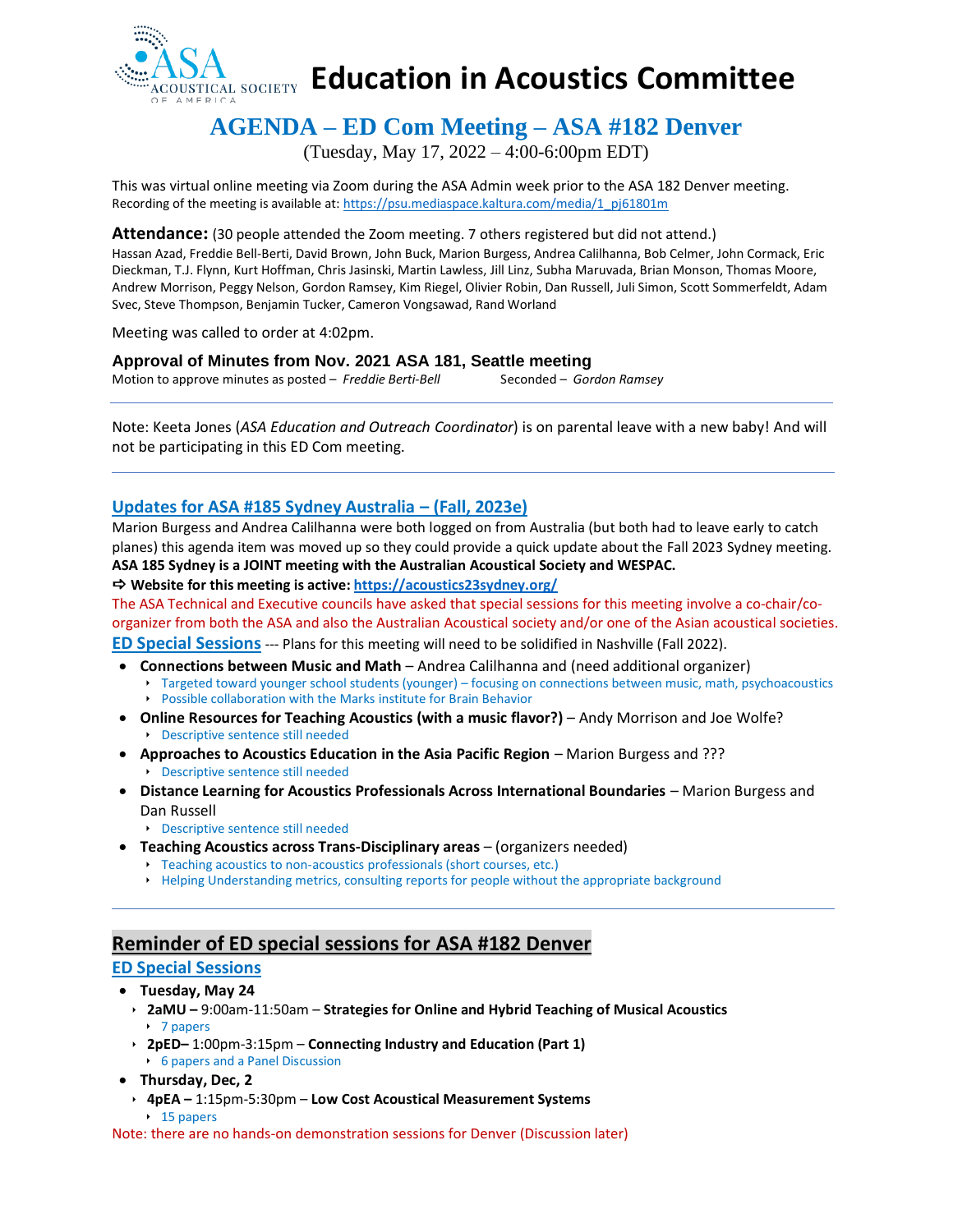# **ED special sessions for ASA #183 Nashville** (December 5-9, 2022)

Call for Papers appearing in June.

- **Connecting Industry and Education (Part 2)** Jim DeGrandis and Dan Russell
	- Case studies and examples of successful partnerships between industry and educational institutions. Internships, equipment donations, educational programs, mentoring, etc.
	- This session was added for Nashville after several industry and academic speakers who were invited for the Denver session backed out due to uncertainty and concerns about COVID (when abstracts were due in January 2022)
- **Resources for Teaching Waves in a Physics class?** –Cameron Vongsawad, Andy Piacsek, Andrew Morrison, Dan Russell
	- Educational resources (websites, online repositories, apps, demonstrations, projects, hands-kits, etc.) suitable for teaching waves in a physics class. Focused on High School physics courses, including AP.
	- Reach out to Twitter #iteachphysics community?
- **My Favorite Homework Problems** [PA and ED] -- Dan Russell, Thomas Szabo, Preston Wilson
	- In this session, speakers will present descriptions of their favorite homework problems and/or classroom activities based on measured data from physical acoustics experiments or demonstrations. Talks will include descriptions of the demonstration or experiment that inspired the homework problem or activity, and how the measured data or the demonstration was incorporated into the homework problem or in-class activity.
- **Field Trip?**  Scott Hawley
	- Belmont (Atmos Theater and brand new concert hall). Schermerhorn. (need to check whether this is still happening)

# **BIG Discussion Item #1: Outreach Activities by ED during ASA meetings**

Discuss the current and future status of traditional ED outreach activities:

- **Hands-on Demonstrations** (targeted to local area middle-/high-school students)
- **Listen-Up and Get Involved** (targeted to local area Girl Scout Troops)- Women in Acoustics

Note: Original plans for Denver meeting were to combine these two events into a single, larger, formal demonstration show (with hands-on interaction) to be held at an off-site location Wednesday evening. The off-site location was reserved but we (Keeta Jones – ASA EOC, Dan Russell – ED, Anna Diedesch – WiA) were not able to effectively organize the event or solicit attendees or volunteers to serve as demo presenters.

### **OPEN DISCSUSSION about Hands-on Demonstration Outreach Activities:**

*Note: these discussion comments were collated and condensed from both live discussion and posts to the Zoom chat window* **Freddie B-B** – demonstration outreach events are worth trying . . . outreach to an age group we want to target (get them excited about acoustics)

- **Bob C** numbers were dropping (even before COVID) . . . . we still aren't out of COVID yet . . . it is too early to "give up" since we aren't back to normal yet
- **Kim R** does a lot of local outreach activities . . . school districts have specific things / topics to cover (Girl Scout badges) . . . how could we better FIT/match local school curriculum needs? Partner with schools . . .
- **Dan R.** what about reaching out to local area teachers
- **Scott S.** there are big problems with timing to get school students to an event at ASA meetings . . . next week (ASA Denver) is the week before Memorial Day – last week of school for many local districts, so unlikely to attract students/teachers. We need better engagement with local area contacts in meeting location for future meetings..
- **Kurt H.** rethink who we are targeting these demonstration outreach activities . . . instead of focusing on physics/science classes, maybe we should also try to target choir / band / music instructors . . . . maybe even involve local area professional musicians for a "physics/acoustics/science of musical instruments" activity
- **Peggy N.** suggested reaching out to local area international baccalaureate programs . . . Suggested we ignore Nashville and plan for Chicago? (early May 2023) – having time to plan ahead would allow for greater engagement.
- **Olivier R** -- Agree that it would be important to reach in advance teachers in various domains, and fit to 'local' needs (even if 'global' topics can be covered as well) - Teachers will be more motivated to promote the proposed activities, and be relays of fun demonstrations to be done in class, if it is too difficult to move their students. At Internoise2018, a STEM workshop was organized the day before the congress [: https://internoise2018.org/public-outreach.php.](https://internoise2018.org/public-outreach.php) We mostly reached teachers that were looking for ideas, examples, demos. It was overall quite successful.
- **Andrea C** will be trying some of these approaches for Sydney . . . coordinating with local school, community, music teachers? **Juli S –** why not go physically to the school instead of bringing students to the ASA meeting hotel. . . (do the demonstration at
- the school). **Brian M** – daytime assembly at school (during the school hours) . . . does this outreach event have to occur DURING the meeting? . . . what about Monday morning? Friday afternoon? The Friday before the meeting? (this might require \$\$ to get ASA members there to help). Do the outreach event but not directly attached to the ASA meeting . . .
- **Gorgon R** all of these ideas are possible for Chicago (lots of schools . . . and colleges with music programs . . . faculty and musicians) . . . suggested placing the emphasis on teachers (workshops for teachers)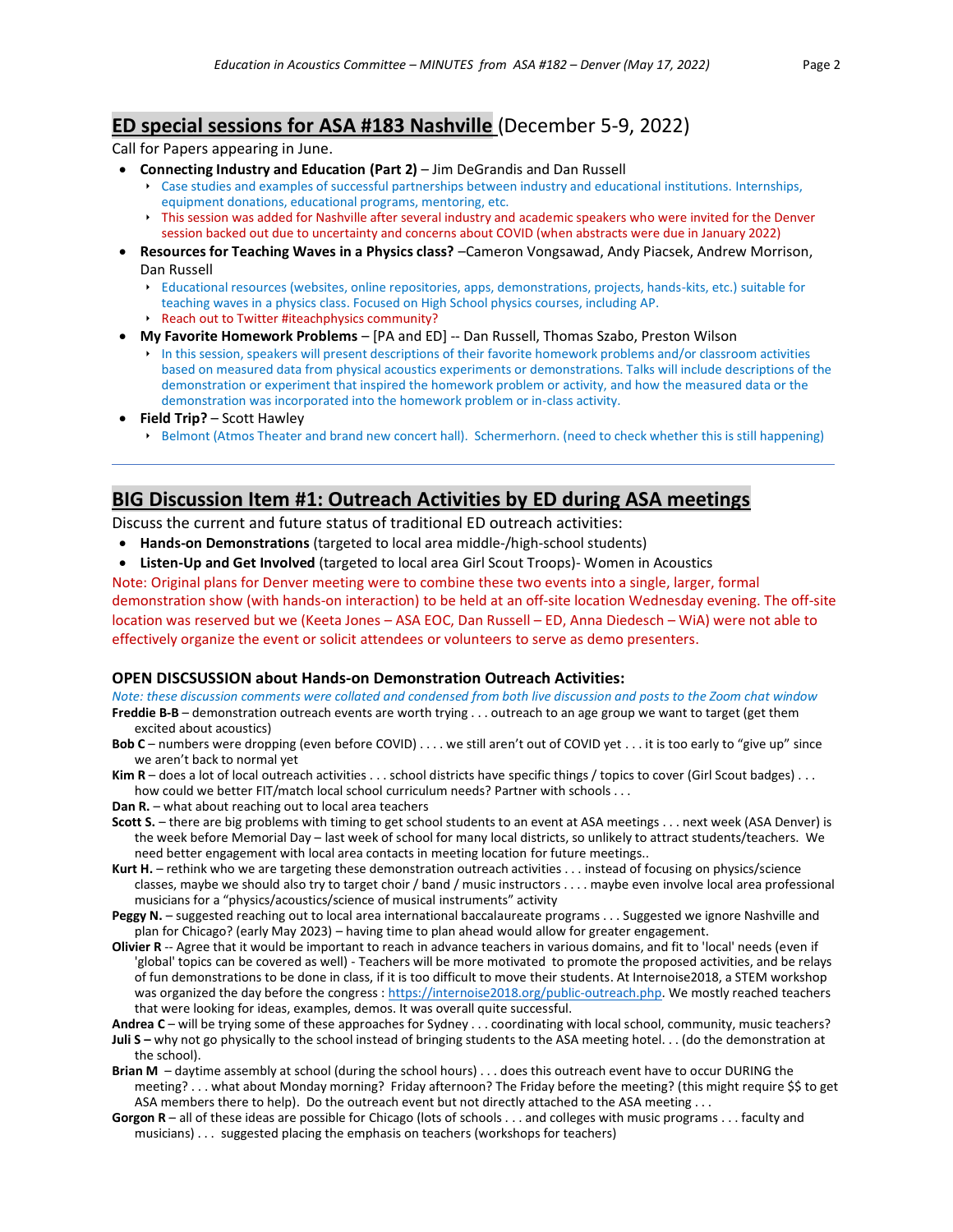- **Adam S** suggested hosting a workshop for social media influencers who makd podcasts, Zoom, Tic-Toc . . . a tutorial for how to get the "best acoustics" for your podcast or social media posts . . .
- **Kim**  $R$  is that something that could be done virtually?
- **Brian M**  Re: staffing the demos, when I was on student council it was expected that we would help with hands on demos. I'm not sure if this tradition has continued. I think incorporating the student council would be helpful
- **Olivier R** –One of the best examples I have ever seen is from Ophonius (https://www.youtube.com/watch?v=jKpHHQhJ68&ab channel=QuintetOphonius, sorry in French). It is a 'scientific show': A band plays some tunes, and between these tunes explains what is resonance, frequency, etc... It can be proposed in a theater and played 2-3 times / a day (that is what we did in Sherbrooke, Québec and we reached more than 500 persons in a single day - general public, scholars, students). This nevertheless requires a large amount of work before being ok (it took them a couple of years to get to a well-oiled show).
- **Jill L** using audacity (in local schools) to show students their voice / instrument . . . going to the school to work with students . . . (Andrea C) => psychoacoustics also . . .
- **Andrew M** A lot of you might be surprised to learn how much sound is covered in the NGSS in elementary school, not middle or high school
- **Kurt H** Many teachers need help with even the basics. All levels will benefit from talking about topics especially topics they have taught already and may have questions about details they can't answer for their students
- **Brian M** It seems this may need to be something that is scheduled 6-12 months in advance. We know where we'll be a couple years in advance, so this is something we may need to jump on in the meeting planning
- **Kim R** have we tried local libraries?
- **Bob C** Local Libraries often host events for kids in a library community room . . . . .
- Bob C suggested revisiting demos with greater "WOW!! Factor" . . . (reverse thermos acoustic demo . . . Rubens flame tube . . . Rikje tube, etc.)
- **Freddie B-B** ASA Teaching Kits are aimed at younger students so should not expect "Wow!" . . . .
- **Dan R** but our Demo equipment is also not "Wow" but has apparatus aimed at middle school or younger
- **Freddie B-**B -- Tom Rossing and Uwe Hansen used to have workshops at the end/after ASA meeting for teachers (AAPT) . . . which very successful. We should reach out to them to learn about what they did.
- David B. teachers need CEU (continuing education units?) . . . badges? CEU credit? . . . Curriculum is so tightly structured . . . find out the local curriculum needs . . . state requirements
- **Kim R.** is ASA still relavitely "unknown" . . . how do we better represent and identify ourselves? Could we provide some virtual/online workshops (videos, demos) as an introduction . . . before we try to ask for an-person event?

After this lively discussion, the decision was made to form a subcommittee to explore options for a more effective demonstration outreach activities for future ASA meetings – including a demonstration show with hands-on activities for younger students as well as workshops for teachers.

**ED Outreach Subcommittee** – *Dan Russell, Gordon Ramsey, Kim Riegel, Kurt Hoffman, Brian Monson, Jill* 

*Linz, Andrea Calilhanna.* This subcommittee will meet in-person at Denver, and online in June to begin exploring options for ASA 184 Chicago (May 2023).

• **Resume Help Desk?** – for several years (spearheaded by David Dowling), ED provided a resume help desk for students to bring their resumes and receive feedback and suggestions. Dan R. will talk to student council about this to see if there is any interest in providing this service again at future meetings.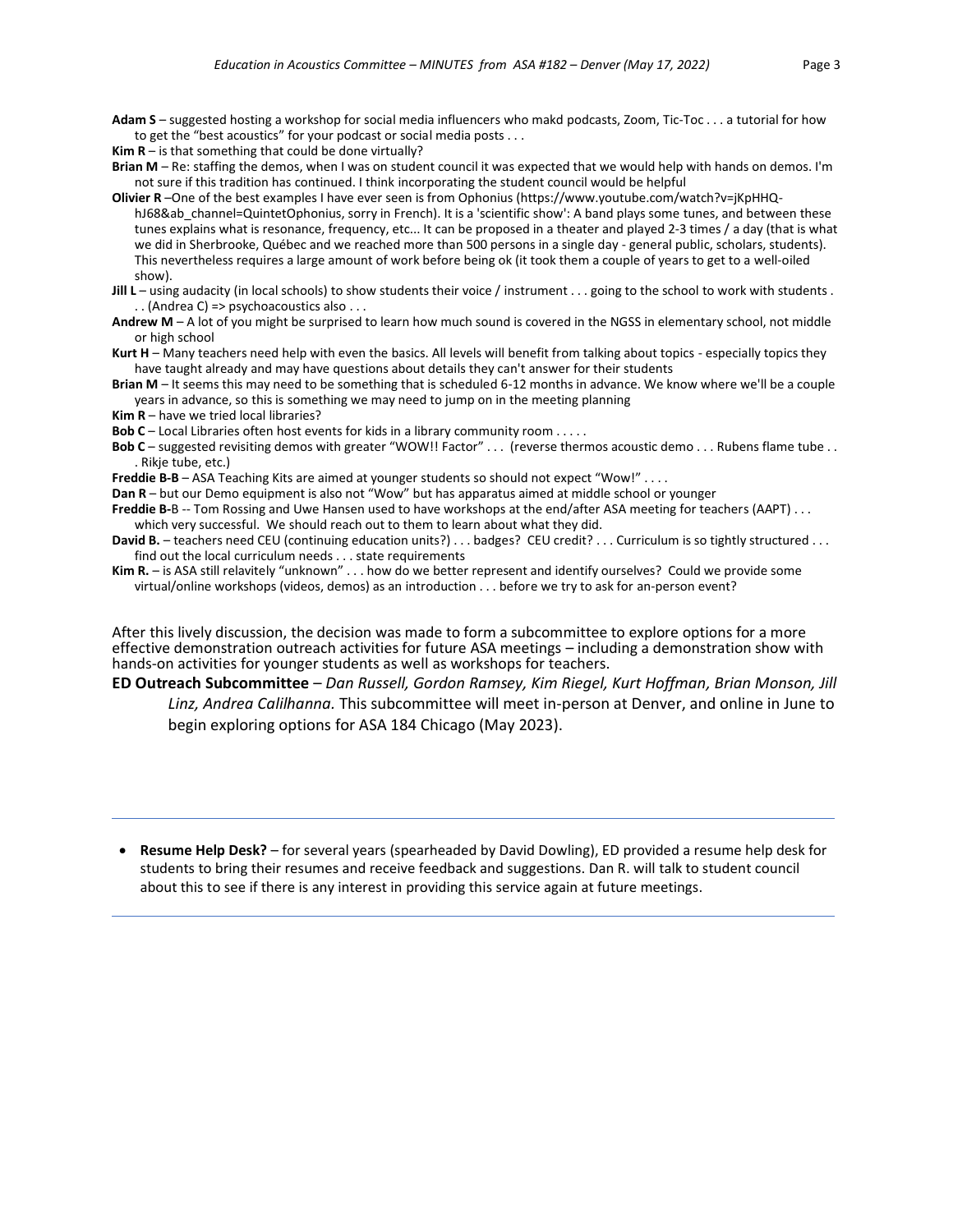# **BIG Discussion Item #2: Budget Cuts from Executive Council that Affect ED**

As an administrative committee, ED submits budget requests to the Outreach Administration Council for approval. OAC forwards approved requests to the Executive Council for final approval and fund allocation. The Executive Council is currently looking for ways to reduce financial burden for ASA. In March, 2022 Dan Russell (ED chair) was asked to submit a report, responding in detail to a series of questions from the EC to explain and defend the mission and goals of the Education in Acoustics Committee, to assess the effectiveness of ED activities, and to justify ED budget requests. (This *Report can be made available to ED members upon request*).

## **[1] ASA Teaching Activity Kits (previously supported by annual \$20,000 budget item):**

- 2019 the company that had been assembling and storing kits had to stop (federal regulations for employing handicapped persons). Existing kits were shipped, and stock depleted.
- 2020 Subcommittee was formed to develop Teaching Kit 2.0. Met sporadically to begin exploring new kit ideas, options for assembling and storing. But, COVID stalled any progress.
- 2021 Subcommittee met in-person at ASA 181 Seattle discussed ideas for Kit 2.0. Discussed option of using an Amazon "store" for dissemination of Kit items, supplemented with instructions on how to assemble and use items. Submitted request annual for \$20,000 to get Kit 2.0 off the ground and initial development, with intent for Kit to become "self-supporting" (Amazon store?) or to secure outside funding for future development and dissemination.
- At the ASA 181 Seattle meeting, the Executive Committee denied the request from ED to continue setting aside a recurring line item of \$20,000 for the development, assembly, and shipping of the ASA Teaching Activity Kits..
- Need **Teaching Activity Kit subcommittee** to become more active (working between ASA meetings) to develop alternative method of developing and disseminating Kit 2.0

### **OPEN DISCSUSSION about ASA Teacher Activity Kits:**

- **Andrew M.** we should still consider asking ASA for initial startup funds . . . but we need a definite plan to move toward a selfsustaining financial support for Activity Kits. Expressed frustration that EC was cutting \$20,000 from a recurring budget lineitem that we have not spent for two years (is that really saving \$\$ if the \$\$ wasn't spent?)
- **Freddie B-B** recalled experience from chairing Archives & History) . . . there are problems with recurring budget items . . . it looks bad when we have a recurring budget request that is not spent several years in a row
- **David B.** knows of a non-profit organization in Rhode Island . . . East Bay Education Collaborative (see chat) possible source for having kits assembled, stored, and shipped?

After discussion, the decision was made to add volunteers to the subcommittee and that the subcommittee needs to more actively (aggressively?) work on developing version 2.0 of the Teaching Activity Kit and to explore options that would allow dissemination of a kit to become self-supporting.

### **Teaching Activity Kit 2.0 Subcommittee** – *Keeta Jones, Andrew Morrison, Kim Riegel, Dan Russell, Andrea Calilhanna, Ben Tucker, David Brown.*

This subcommittee will attempt to meet in-person at Denver, and online in June to begin exploring options for the Teacher Activity Kit. Any budget request for 2023 will need to be submitted at the Fall 2022 ASA 183 Nashville Meeting.

# **[2] The normally recurring budget item requests which ED makes each year include: Budget items which are specific to Education Committee activities during ASA meetings**

Normally Recurring Budget Items renewed every Fall:

• \$2500 – shipping, maintenance, repair/replacement of demonstration equipment (2 large crates) used for the "Hands-on Demonstrations" and "Listen-Up and Get Involved" outreach events to local students at each ASA meeting. A significant cost is the shipping of these two large cases from ASA headquarters to the Spring/Fall meeting sites. These hands-on demonstration outreach events cannot happen without this equipment. REVISIT . . . ask for only when needed.

New (non-recurring) Budget Requests

• \$1500 – for Undergraduate Research Symposium Best Poster Awards *(we don't have an undergraduate research poster session planned for Denver or Nashville)*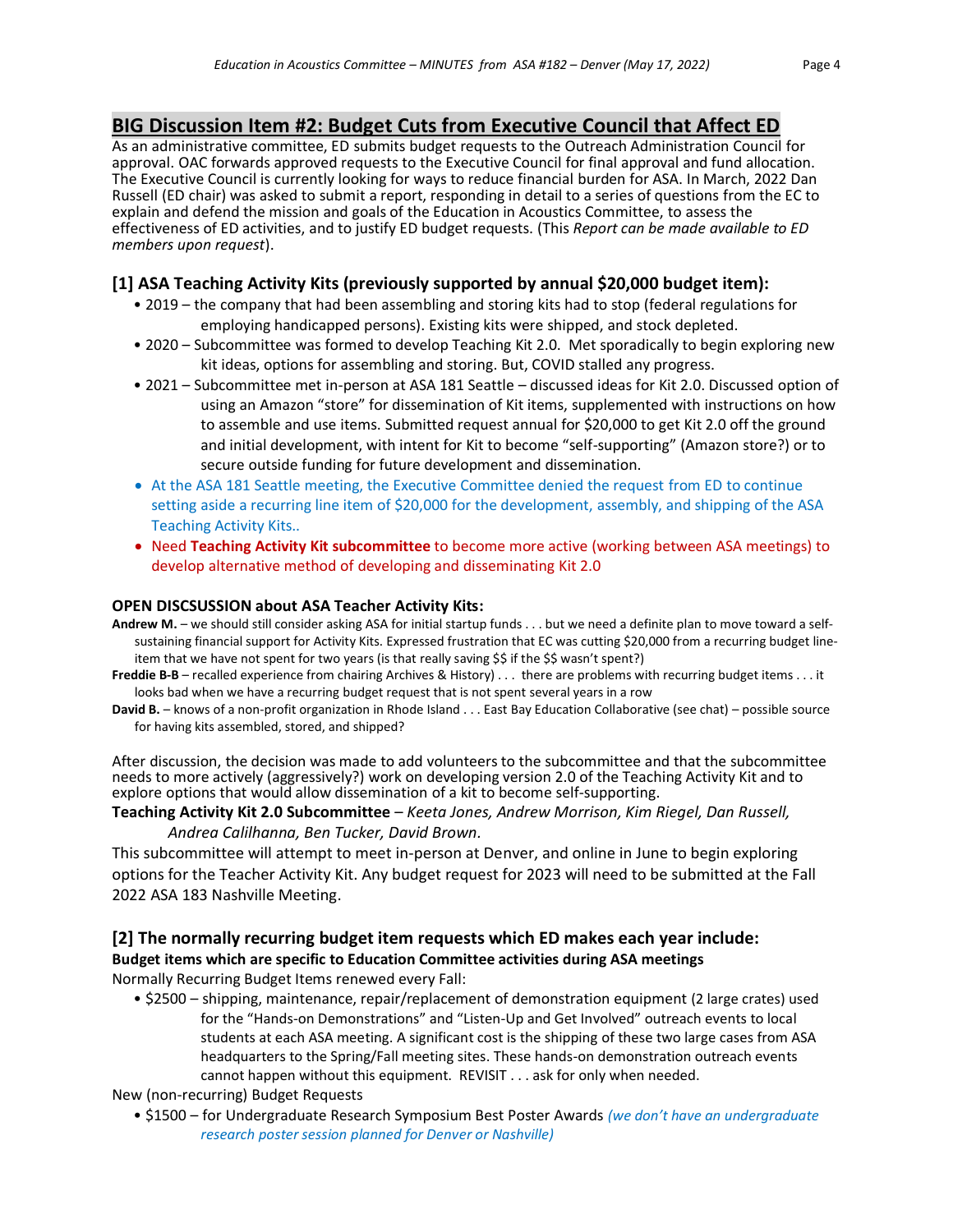**Budget items which are specific to the duties of the ASA Education and Outreach Coordinator** Items marked in red have been identified by the Executive Council as activities that ED should consider scaling back or terminating. Requests to keep these items need to be assessed and justified with evidence (metrics?) of the quantitative benefits.

- \$5000 Booths Initiative (SACNAS, AAPT, AAAS, NSBP, SWE)
- \$2000 Booth Kits purchase and distribution of ASA swag items at outreach events. *These funds allow Keeta to attend and staff a booth at 2-3 meetings of professional societies attended by students and teachers, especially those from underrepresented minorities, Specific meetings are selected dependent on location, time of year, and potential interaction.*
- **\$9700 – ASA sponsorship of ISEF (International Science & Engineering Fair)**
- \$3000 ASA sponsorship of USASEF (USA Science & Engineering Festival)

*The charge to EDCom in the 2019 ASA Rules (section 28) stipulates that EDCom will provide judges (appointed by the EDCom chair) to represent the Society at international science and engineering fairs held in North America. Prior to 2022, ASA leadership had committed to financially sponsoring both science fairs, and the sponsorship gets the ASA logo and brand displayed. In addition, Keeta Jones coordinates outreach activities and staffs a booth at these events and works with the judges awarding prizes for acoustics entries.*

• \$3000 – ASA sponsorship for PhysCon

#### **OPEN DISCSUSSION about ISEF, Booths initiative and EC recommended budget cuts:**

*Note: these discussion comments were collated and condensed from both live discussion and posts to the Zoom chat window*

- **Andrew M** part of ASA mission is dissemination of information (outreach and education) of acoustics. But since outreach events do not bring in \$\$ so it looks like ED is a negative cost to ASA. Some of the things ED does are hard to quantify. EC membership changes . . . 3 years from now EC will be different people.
- **Freddie B-B** first ED meeting she chaired . . . needed a vote to increase the \$\$ of prize money . . . Hank Bass "if we don't reach these kids now, we are dead as a society" WE can't always count how many of them eventually become acousticians . . . but we can show that the activities these students were engaged in (with ED support) were important to them . . .
- **Kim R** West Chester SEF 3 students from her school district participated in ISEF. Kim watched the awards presentation . . . ASA banner was very highly profiled (international recognition) for quite some time during the presentation. Suggested reaching out to winners to ask what impact did winning have on them . . . There are benefits to making students aware of acoustics as a viable career path, even if they don't end up at ASA meetings.
- **Dan R** -- Need better tracking metrics . . . how to quantify the effect/impact of ED outreach activities like these.
- **Scott S** not sure where he stands . . . it is challenging to successfully defend keeping our budget . . . EC needs to cut big \$\$\$ items and must decide which things are good, better, best. There are lots of good things to spend \$\$ money on – but \$\$ is limited so they have to choose. Are these activities "good" or are they truly "better" . . . we need to come up with METRICS to quantify the benefits
- **Andrew M**  increasing awareness of ASA (making ASA better well-known) could be a "measurable metric" for justifying budgets

**Kurt H** – One important way to support students from underrepresented groups in science and engineering is to help them see themselves in the ASA SACNAS, NSBP, and SWE are crucial

**Freddie B-B** – connect Booths to CIRDI . . .

- **Andrea C** Could the ASA poster competition be promoted for Chicago through schools and the work presented at the ASA meeting? We could ask for funding for a video to advertise the competition as part of outreach and attendance in the ASA schools and teachers session. The winners can present their work at the session for acousticians in the audience also. The footage from Chicago could then be used for a video targeted for Sydney ASA teachers and students at the maths and music session. Can we discuss this at the next meeting? Can ASA target disadvantaged schools and kids who are needy? The poster competition could be targeted at those schools to attend perhaps sponsor free attendance?
- **Olivier R**  If poster competition is to be promoted through schools, then posters level / accessibility has to be adjusted for such audience. This could be a good challenge and a good training in science communication for students (which could justify the financial support for such action)
- **David B** companies to make donations connected to education and outreach? Could we get donations directly connected to our activities? Freddie . . . not a specific education line
- **Andrew M**  reminder that Executive Council membership will be completely new people 2-3 years from now, so the financial situation might be quite different.
- **Bob C** asked what Keeta Jones had to say about this
- **Dan R** since Keeta is on maternity leave, I have not talked with here about this at all yet. Once she is back (in June), I will discuss this in detail with her.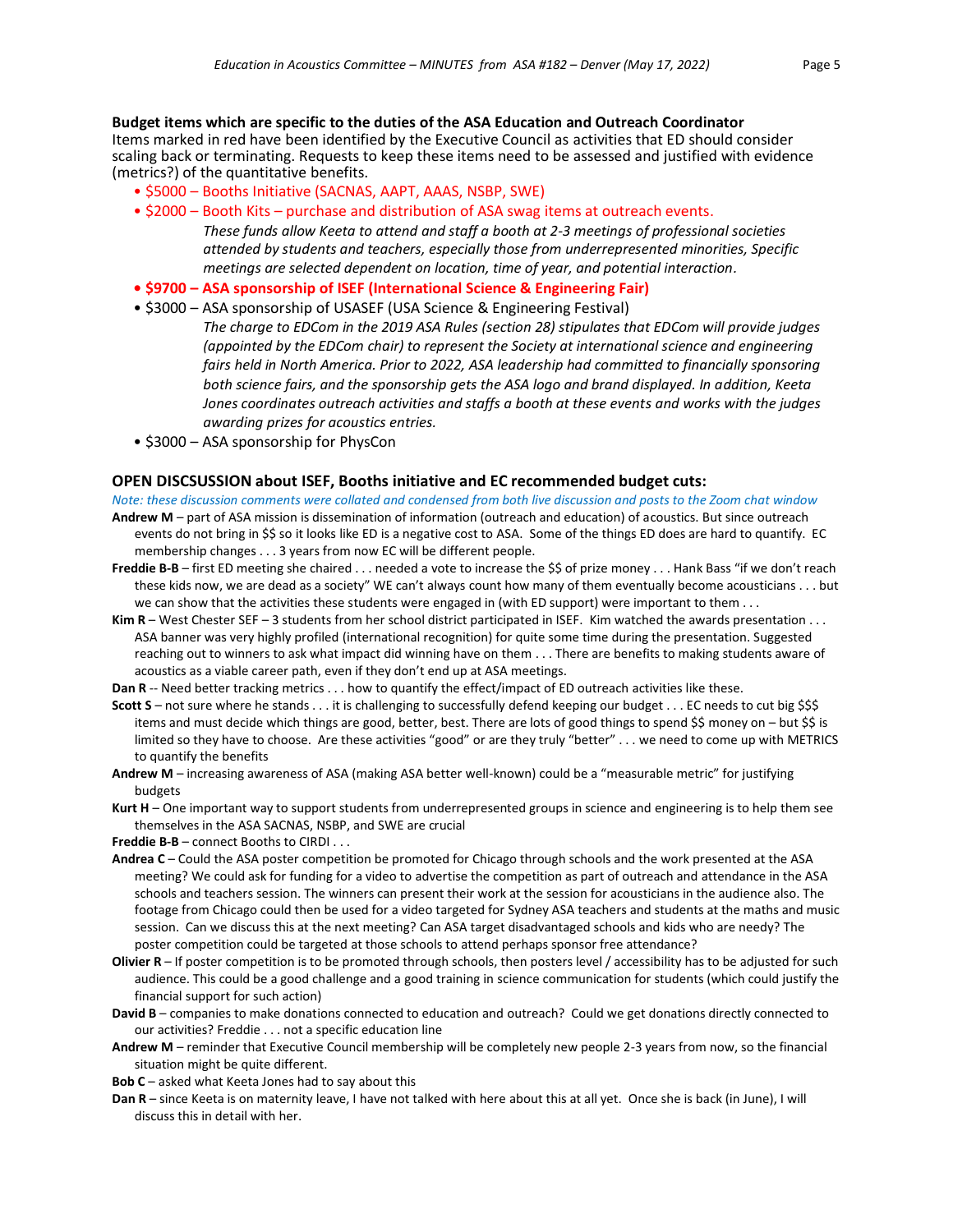After discussion . . . Dan Russell will meet with Keeta Jones (after she returns from maternity leave) to discuss ISEF and the Booths Initiative and to gather information and feedback about the success, effectiveness, and "return-on-investment" for ASA involvement in ISEF, and Booths at STEM conferences (SCANAS, AAPT, NSBP, SWE, PhysCon). Andrew Morrison (currently on EC and chairing the finance subcommittee) will be kept in the loop. This discussion item will be brought back to ED for more discussion in ASA 183 Nashville to plan for our ISEF and Booths budget requests for 2023.

# **Reports from ED subcommittees**

#### **SMMfL (Students Meet Members for Lunch)**

#### Update from **Martin Lawless** . . .

 We have a fairly low turnout from students for ASA 182 Denver. Only 38 students (out of the 84 who checked the box on pre-registration) filled out the questionnaire. We had 45 members sign up, so we were able to successfully match every student.

 We have some known issues where some students that are checking the box on pre-registration are not on the list that Elaine sends me after registration has closed. We have a feeling that this is happening with members as well but are not sure. I think I checked the box and I was not on the list, but honestly, I do not remember exactly. I'm hoping to meet with Zane and Elaine during the conference to discuss other ways of having both students and members sign up that does not involve a multi-step process. . . . email (from Google) ended up in the SPAM filter for several members . . . Still working out the bugs . . .

### **2022 Rossing Prize in Acoustics Education**

#### **The 2022 Rossing Prize Selection Subcommittee is:**

Dan Russell (*ED Com chair 2018-2024*) Dan Ludwigsen (*appointed by ED Com chair – 2022-2025*) Barbara Shinn-Cunningham (*appointed by ASA president – 2021-2023*) Karen Helfer (appointed by Chair of Prizes & Special Fellowships Chair - 2022-2025) Brad Story (appointed by Chair of Prizes & Special Fellowships Chair - 2022-2026)

Five (5) nominations were received for the 2022 Rossing Prize, with no automatic carryover nominations from 2021. The members of the selection committee met via Zoom to discuss the nominations on Thursday, May 12, 2022. Each committee member scored the five nominations using a rubric and the scores were combined and discussed. From the five nominations, there were three who were considered notably worthy of receiving the Rossing Prize, and one nomination that was ranked slightly higher than the other two. The five subcommittee members unanimously agreed on the rankings for all five nominations. Pending approval by the ASA Committee on Prizes and Special Fellowships and the Executive Council, we hope to award the 2022 Rossing Prize in Acoustics Education at the Fall 2022 ASA 183 meeting in Nashville.

The other four nominations will be automatically rolled over for consideration in 2023.

### **JASA Special Issue on Education in Acoustics**

Final deadline for manuscript submissions was extended to **January 14, 2022**.

A total of 45 manuscripts were submitted. At least 40 were passed on to reviews. Approximately 25 have already been accepted for publication (12 have appeared in JASA monthly issues). Several more have been reviewed and revised and are awaiting acceptance. The rest are out for review or are under revision. We hope to have the official special issue released later this summer (July / August).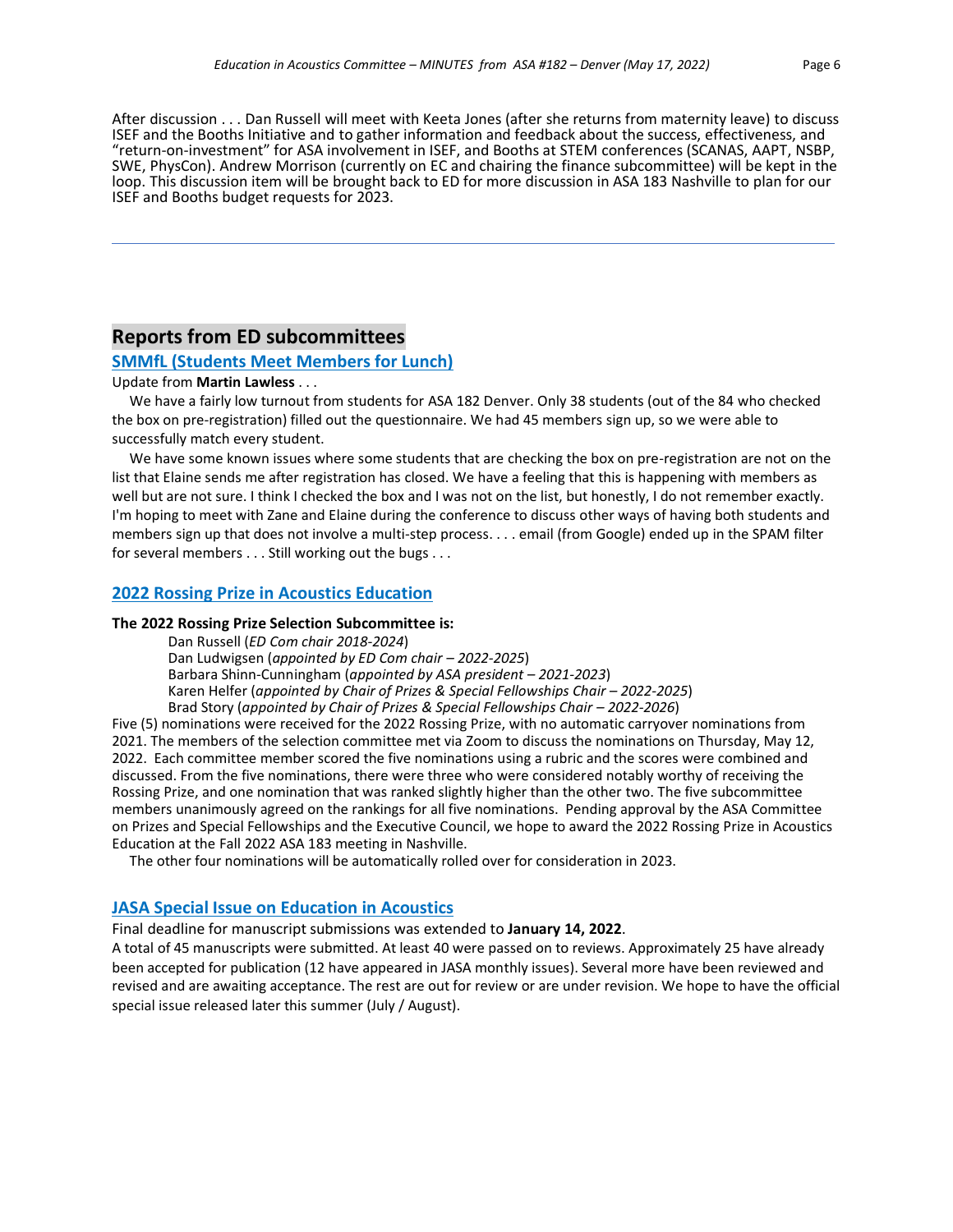# **Special Sessions for FUTURE ASA meetings**

### **ASA #184 – Chicago, IL – (May 8-12, 2023)**

These special sessions must be submitted in Denver.

- **Education Assessment Research**  Andy Piacsek and Dan Russell
	- Assessment of pedagogy, concept inventories, measuring outcomes . . . Where to start and stop assessment. How to assess what we do? Application of Education theory.
- **Artistic vs Technical approaches to Acoustics**  Gordon Ramsey, Olivier Robin, and Andrea Calilhana Connection between physics & arts . . . connection between acoustics as an art vs math/physics
- **Using Math in Acoustics**  Jill Linz, Kurt Hoffman, Dan Russell . . .
	- Undergraduate . . . teaching the math side of acoustics without the scary math.
- **When Getting it Right Goes Wrong**  Kim Riegel, John Buck, Dan Russell
	- What you do when you try new things and it doesn't work (flops). ▶ Open mic – panel / open discussion
- **My Favorite Homework Problems (Signal Processing)**  John Buck
	- $\triangleright$  Too many damn problems!
	- Push off for another meeting (after Sydney)??? . . . .

# **Reports from ASA Outreach and Education (Keeta Jones)**

#### **Keeta is on parental leave (new baby!!!)**

### **SURIEA – Summer Undergraduate Research & Internship Experience in Acoustics**

- 12 undergraduate students from underrepresented minorities (matched to mentors)
- One-week (in-person) first week in June Acoustics Summer School held in Chicago (*Kim Riegel, Eric Reuter, Adrian KC Lee*)
- 10-week research / industry internships with mentors/sponsors
- **Exploring funding sources for 2023 and beyond.**

# **New Business . . . things to think about for the Future of ED COM**

What about an Acoustics Educational Repository for posting homework problems, lab experiments, lectures notes, course materials (exclusive to ED members). Should we form a subcommittee to think about this?

Examples: <https://www.slrb.net/> <http://tinyurl.com/getAER> <http://tinyurl.com/shareAER>

**5:57pm – Call to Adjourn:**

Moved by: Andrew Morrison Seconded by: Freddie Berti-Bell